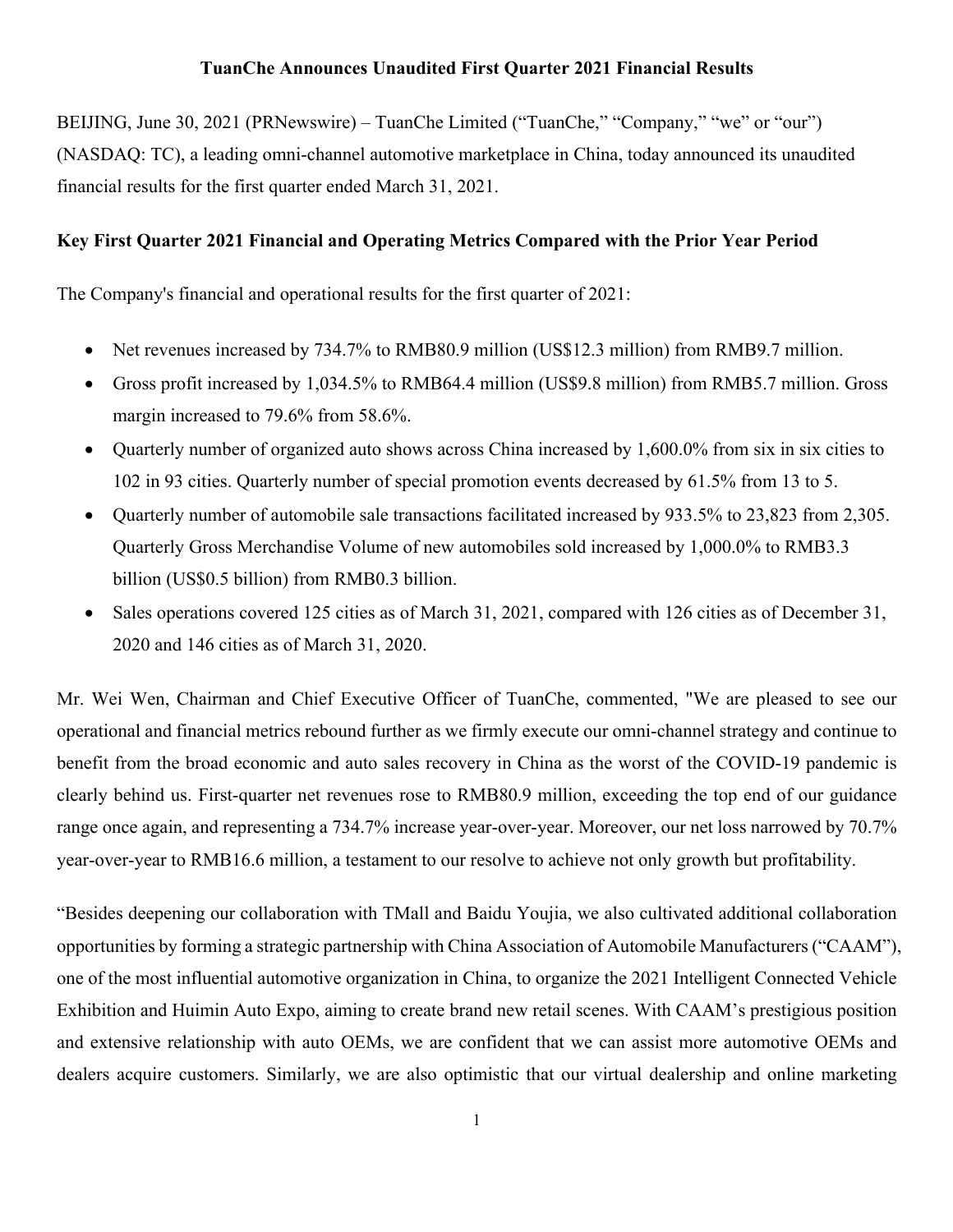services, which demonstrated a 494.6% year-over-year jump in net revenues, will continue to deliver a unique and tailored online shopping experience as we leverage our technology and extensive data. Looking forward, we will strive to further execute our mission to become a trailblazing omni-channel automotive marketplace with continued efforts in marketing and online transition."

Mr. Chenxi Yu, Deputy Chief Financial Officer of TuanChe, said, "We started off 2021 with a solid first quarter performance as demonstrated by our robust topline and improving profitability. We continued to streamline our operations during the quarter, leading to a 33.2% year-over-year reduction in general and administrative expenses to RMB16.2 million. Moving forward, we will further finetune our investment focus and cost structure to better align our business with the evolving consumer needs while facilitating the digital transformation of the auto retail industry. As the world begins to close the challenging COVID-19 chapter, we are confident that our unique onlinemerge-offline value proposition will continue to position us well to deliver sustained value for customers, dealers and OEMs."

### **Recent Business Developments**

### • **COVID-19 Impact**

As the COVID-19 pandemic has become largely under control in China, since the end of May 2020, the Company has gradually resumed offline operations in some cities, with the pace of recovery subject to the ongoing development of the COVID-19 pandemic and the associated government guidance. Recent development of the COVID-19 pandemic in China, such as the cases reported in Guangdong province in the second quarter of 2021, continues to generate uncertainties over the Company's business, results of operations, financial condition and cash flows. Furthermore, as the business operations of industry customers have also been disrupted by the COVID-19 pandemic, the Company continues to experience delays in collecting accounts receivables from these customers. See "Business Outlook" for the Company's current and preliminary views on the impact of COVID-19 on the auto market and operational conditions for the second quarter. The Company also continues to closely monitor both the development of the pandemic and regulatory responses and restrictions as well as the impact on the Company's business, results of operations, financial condition and cash flows. Moreover, the Company has implemented and will continue to implement measures to adjust the pace of business operations and conserve resources and may resort to other cost cutting measures for cash flow management.

### **Unaudited First Quarter 2021 Financial Results**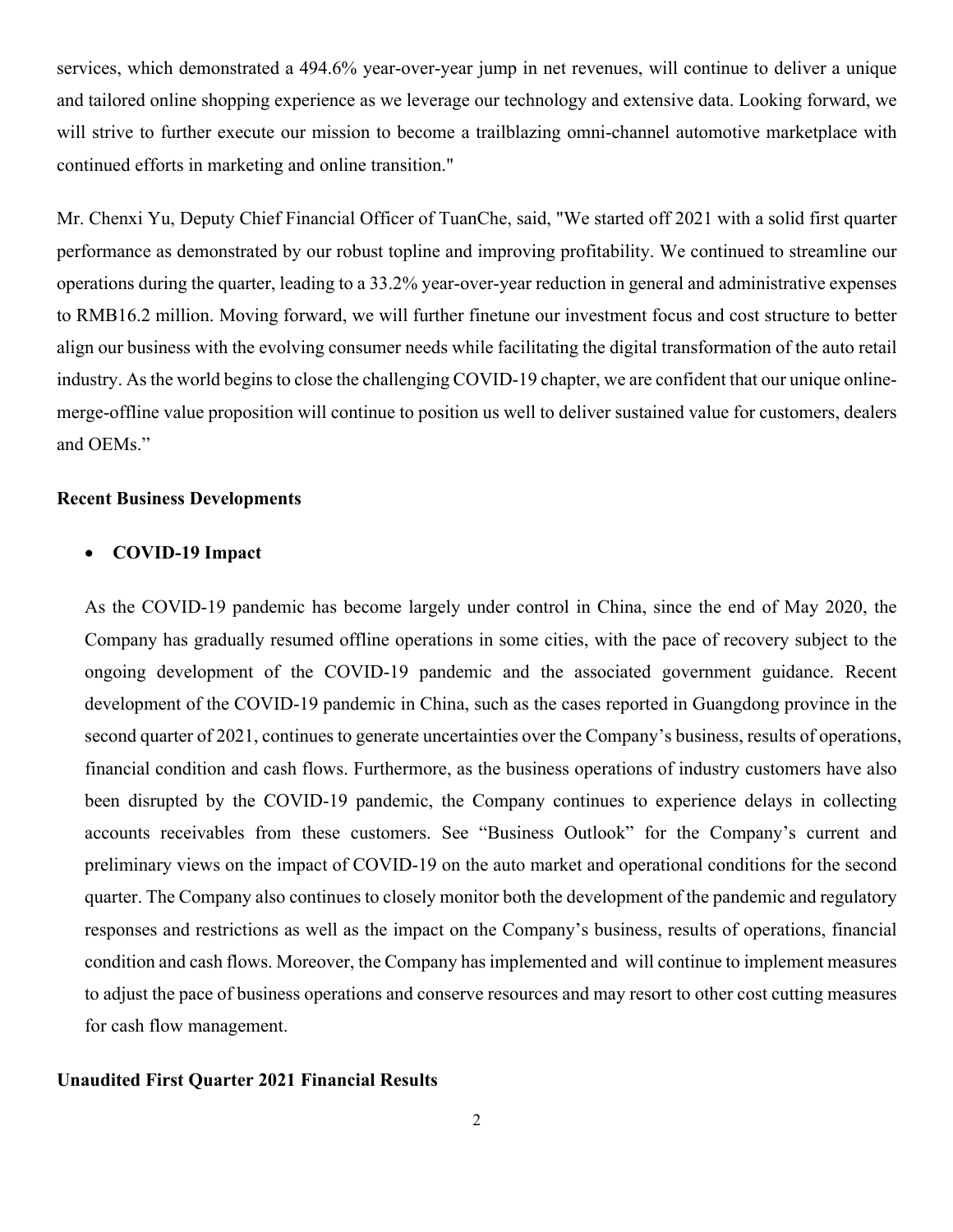## *Net Revenues*

Net revenues in the first quarter of 2021 increased by 734.7% to RMB80.9 million (US\$12.3 million) from RMB9.7 million in the prior year period, primarily due to 882.7% year-over-year increase of revenues generated from offline marketing services to RMB58.9 million (US\$9.0 million) from RMB6.0 million in the prior year period, as well as the strong growth of revenues generated from virtual dealerships, online marketing services and others.

- **Offline marketing services.** Net revenues generated from auto shows increased by 931.7% to RMB58.7 million (US\$9.0 million) in the first quarter of 2021 from RMB5.7 million in the prior year period, and net revenues generated from special promotion events decreased by 30.5% to RMB0.2 million (US\$32 thousand) in the first quarter of 2021 from RMB0.3 million in the prior year period. The increase in offline marketing services primarily due to the improvement of the pandemic situation.
- **Virtual dealership, online marketing services and others.** Net revenues generated from virtual dealership, online marketing services and others increased by 494.6% to RMB22.0 million (US\$3.4 million) in the first quarter of 2021 from RMB3.7 million in the prior year period, primarily due to our continuous expansion of live streaming events and collaboration with Baidu Youjia and Webank.

## *Gross Profit*

Gross profit increased by 1,034.5% to RMB64.4 million (US\$9.8 million) in the first quarter of 2021 from RMB5.7 million in the prior year period. Gross margin increased to 79.6% in the first quarter of 2021 from 58.6% in the prior year period, primarily attributable to the change in the revenue mix.

## *Total Operating Expenses and Loss from Continuing Operations*

Total operating expenses increased by 27.4% to RMB82.4 million (US\$12.6 million) in the first quarter of 2021 from RMB64.6 million in the prior year period.

- Selling and marketing expenses increased by 80.3% to RMB57.2 million (US\$8.7 million) in the first quarter of 2021 from RMB31.7 million in the prior year period, primarily due to increases in promotion expenses and staff compensation expenses as a result of increased volume of offline events.
- General and administrative expenses decreased by 33.2% to RMB16.2 million (US\$2.5 million) in the first quarter of 2021 from RMB24.3 million in the prior year period, primarily due to decrease in staff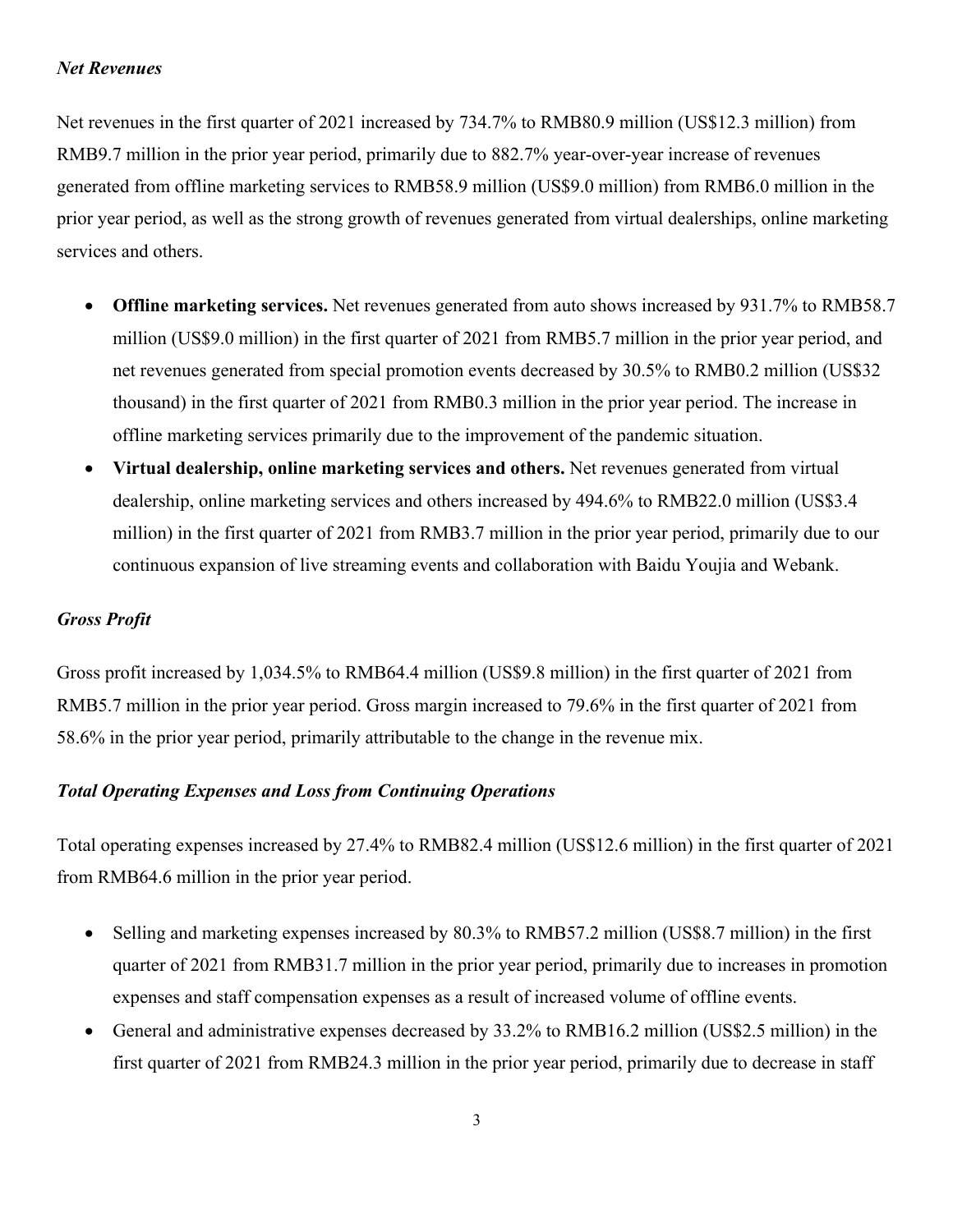compensation expenses, professional services fees as well as office expenses as a result of the cost control measures taken by the Company.

• Research and development expenses increased by 3.1% to RMB8.9 million (US\$1.4 million) in the first quarter of 2021 from RMB8.6 million in the prior year period, primarily due to the increased investment in developing our online marketing services.

As a result of the foregoing, loss from continuing operations was RMB18.0 million (US\$2.7 million) in the first quarter of 2021 compared with RMB59.0 million in the prior year period.

# *Net loss attributable to the Company's Shareholders and Non-GAAP Measures*

Net loss attributable to the Company's shareholders in the first quarter of 2021 decreased by 70.7% to RMB16.6 million (US\$2.5 million) from RMB56.5 million in the prior year period. Basic and diluted loss per ordinary share from continuing operations were both RMB0.05 (US\$0.01) in the first quarter of 2021 compared with RMB0.19 in the prior year period.

Adjusted net loss attributable to the Company's shareholders was RMB13.0 million (US\$2.0 million) in the first quarter of 2021 compared with RMB51.9 million in the prior year period. Adjusted basic and diluted net loss per ordinary share were both RMB0.04 (US\$0.01) in the first quarter of 2021 compared with RMB0.17 in the prior year period. (1)

Adjusted EBITDA was a loss of RMB10.2 million (US\$1.6 million) in the first quarter of 2021 compared with a loss of RMB50.7 million in the prior year period.  $(1)$ 

# *Balance Sheet and Cash Flow*

<sup>(1)</sup> For details on the calculation of and reconciliation to the nearest GAAP measures for each of adjusted net income/(loss) attributable to the Company's shareholders, adjusted net income/(loss) per ordinary share and adjusted EBITDA, please refer to "Use of Non-GAAP Financial Measures" and "Reconciliation of Non-GAAP and GAAP Results."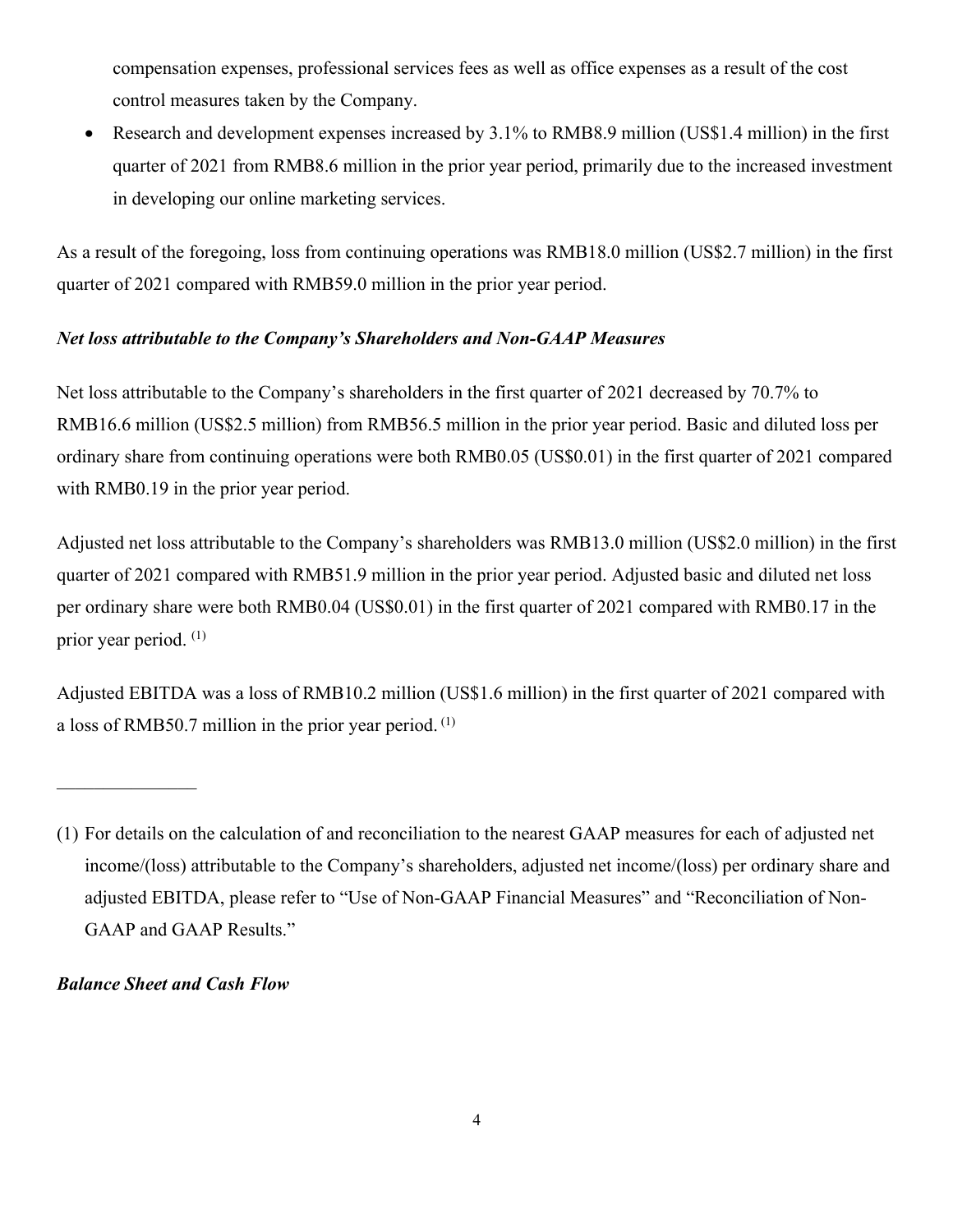As of March 31, 2021, the Company had RMB134.4 million (US\$20.5 million) cash and cash equivalents. Net cash used in operating activities in the first quarter of 2021 was RMB37.0 million (US\$5.6 million) compared with net cash used in operating activities of RMB75.2 million in the prior year period.

#### **Business Outlook**

For the second quarter of 2021, the Company expects net revenues to range from approximately RMB120.0 million to RMB130.0 million, representing a year-over-year approximate increase of 119.2% to 137.5%. This is primarily attributable to the improvement of the pandemic situation.

This forecast reflects the Company's current and preliminary views on the market and operational conditions as well as the influence of the COVID-19 pandemic, which are subject to change.

### **Exchange Rate**

This press release contains translations of certain Renminbi amounts into U.S. dollars at specified rates solely for the convenience of readers. Unless otherwise noted, all translations from Renminbi to U.S. dollars, in this press release, were made at a rate of RMB6.5518 to US\$1.00, the noon buying rate in effect on March 31, 2021 in the City of New York for cable transfers in Renminbi per U.S. dollar as certified for customs purposes by the Federal Reserve Bank of New York. No representation is made that the Renminbi amounts could have been, or could be, converted, realized or settled into U.S. dollars at that rate on March 31, 2021, or at any other rate.

#### **Safe Harbor Statement**

This announcement contains forward-looking statements within the meaning of Section 21E of the Securities Exchange Act of 1934, as amended, and as defined in the U.S. Private Securities Litigation Reform Act of 1995. These forward-looking statements include, without limitation, the Company's business plans and development, business outlook, as well as the length and severity of the COVID-19 pandemic and its impact on the Company's business and industry, which can be identified by terminology such as "may," "will," "expect," "anticipate," "aim," "estimate," "intend," "plan," "believe," "potential," "continue," "is/are likely to" or other similar expressions. Such statements are based upon management's current expectations and current market and operating conditions, and relate to events that involve known or unknown risks, uncertainties and other factors, all of which are difficult to predict and many of which are beyond the Company's control. Further information regarding these and other risks, uncertainties or factors is included in the Company's filings with the U.S.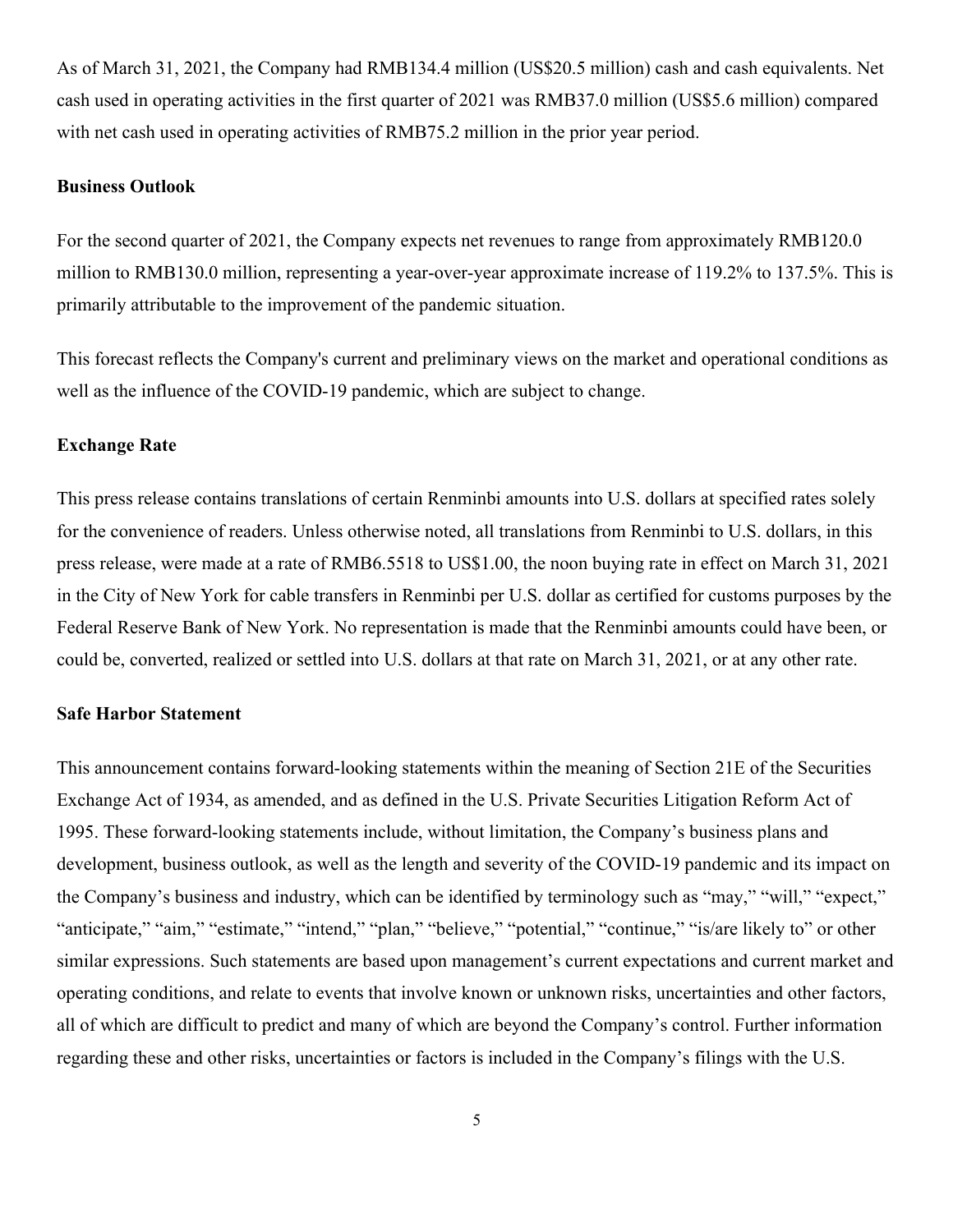Securities and Exchange Commission. The Company does not undertake any obligation to update any forwardlooking statement as a result of new information, future events or otherwise, except as required under law.

### **Use of Non-GAAP Financial Measures**

To supplement the Company's condensed consolidated quarterly financial information which are presented in accordance with U.S. GAAP, the Company also uses adjusted net income/(loss) attributable to the Company's shareholders, adjusted net income/(loss) per ordinary share and adjusted EBITDA as additional non-GAAP financial measures. The Company presents these non-GAAP financial measures because they are used by the Company's management to evaluate its operating performance. The Company also believes that these non-GAAP financial measures provide useful information to investors and others in understanding and evaluating the Company's consolidated results of operations in the same manner as its management and in comparing financial results across accounting periods and to those of the Company's peer companies.

The Company defines adjusted net income/(loss) as net income/(loss) excluding the impact of share-based compensation expenses and fair value loss of guarantee liability. The Company defines adjusted net income/(loss) per ordinary share as adjusted net income/(loss) divided by the weighted average number of ordinary shares. The Company defines adjusted EBITDA as net income/(loss) excluding the impact of depreciation and amortization, interest income/(expenses), net, share-based compensation expenses and fair value loss of guarantee liability. The Company believes that these non-GAAP financial measures provide useful information to investors and others in understanding and evaluating the Company's operating results. These non-GAAP financial measures are adjusted for the impact of items that the Company does not consider indicative of the operational performance of the Company's business, and should not be considered in isolation or construed as an alternative to net income/(loss) or any other measure of performance or as an indicator of the Company's operating performance.

In addition, the non-GAAP financial measures are not defined under U.S. GAAP and are not presented in accordance with U.S. GAAP. The non-GAAP financial measures have limitations as analytical tools. One of the key limitations of using these non-GAAP financial measures is that they do not reflect all items of income and expense that affect the Company's operations. Interest income or expenses, depreciation and amortization, share-based compensation expenses and fair value loss of guarantee liability have been and may continue to be incurred in the Company's business and are not reflected in the presentation of these non-GAAP measures. Further, these non-GAAP financial measures may not be comparable to similarly titled measures presented by other companies. Other companies may calculate similarly titled measures differently, limiting their usefulness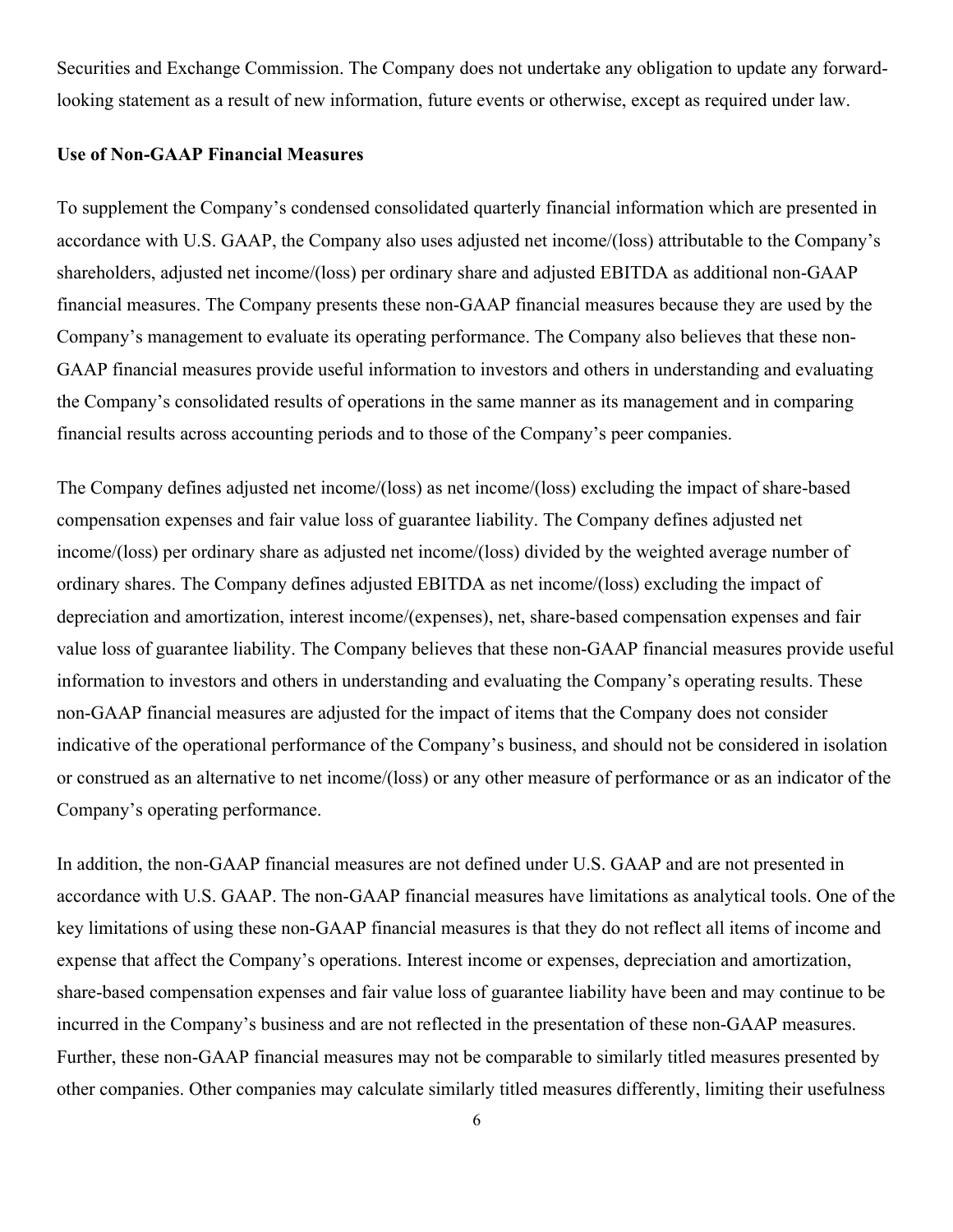as comparative measures to the Company's data. The Company encourages investors and others to review the Company's financial information in its entirety and not rely on a single financial measure. Investors are encouraged to compare the historical non-GAAP financial measures with the most directly comparable GAAP measures.

#### **About TuanChe**

Founded in 2010, TuanChe Limited (NASDAQ: TC) is a leading omni-channel automotive marketplace in China. TuanChe offers services to connect automotive consumers with various industry players such as automakers, dealers and other automotive service providers. TuanChe provides automotive marketing and transaction related services by integrating its online platforms with offline sales events. Through its integrated marketing solutions, TuanChe turns individual and isolated automobile purchase transactions into large-scale collective purchase activities by creating an interactive many-to-many environment. TuanChe also provides virtual dealership services by connecting automakers and franchised dealerships with secondary dealers, which ultimately helps automakers penetrate and expand into lower-tier cities. Furthermore, leveraging its proprietary data analytics and advanced digital marketing system, TuanChe's online marketing service platform helps industry customers increase the efficiency and effectiveness of their advertising placements. For more information, please contact ir $@$ tuanche.com.

#### **For investor and media inquiries, please contact:**

TuanChe Limited Chenxi Yu Tel: +86 (10) 6398-2942 Email: ir@tuanche.com

The Piacente Group, Inc. Brandi Piacente Tel: +1 (212) 481-2050 Email: tuanche@tpg-ir.com

Yang Song Tel: +86 (10) 6508-0677 Email: tuanche@tpg-ir.com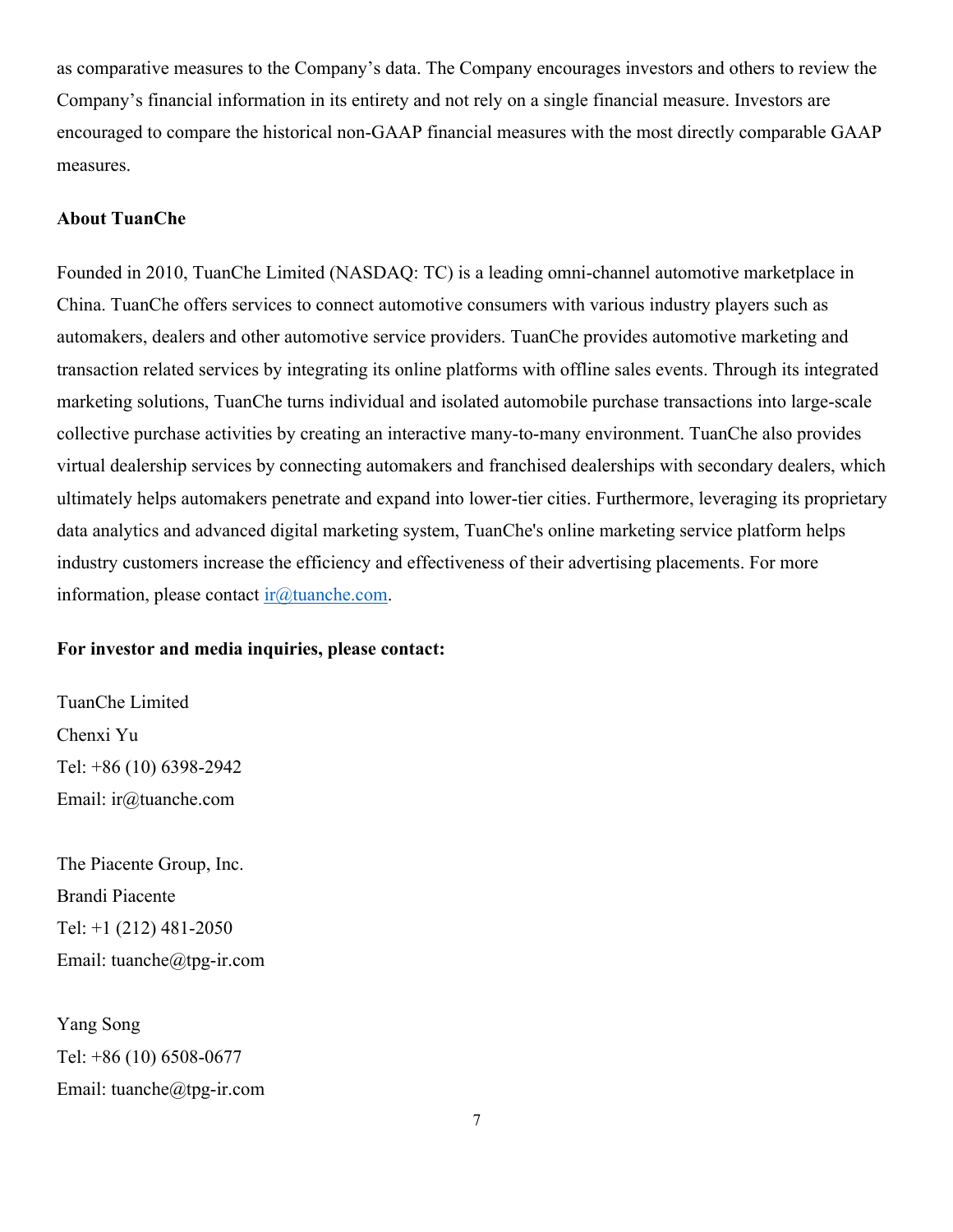#### **TUANCHE LIMITED CONDENSED CONSOLIDATED BALANCE SHEETS**

## **(Amount in thousands, except as noted)**

|                                                                   | As of                    |                           |                       |
|-------------------------------------------------------------------|--------------------------|---------------------------|-----------------------|
|                                                                   | <b>December 31, 2020</b> | March 31, 2021            |                       |
|                                                                   | <b>RMB</b><br>(Audited)  | <b>RMB</b><br>(Unaudited) | US\$<br>(Unaudited)   |
| <b>ASSETS</b>                                                     |                          |                           |                       |
| <b>Current assets:</b>                                            |                          |                           |                       |
| Cash and cash equivalents                                         | 109,916                  | 134,397                   | 20,513                |
| Restricted cash                                                   | 29,829                   | 18,147                    | 2,770                 |
| Time deposits                                                     | 45,674                   |                           |                       |
| Accounts receivable, net                                          | 66,126                   | 61,505                    | 9,387                 |
| Prepayment and other current assets                               | 59,856                   | 64,515                    | 9,847                 |
| <b>Total current assets</b>                                       | 311,401                  | 278,564                   | 42,517                |
| <b>Non-current assets:</b>                                        |                          |                           |                       |
| Property, equipment and software, net                             | 5,708                    | 5,378                     | 821                   |
| Intangible assets                                                 | 21,821                   | 20,788                    | 3,173                 |
| Operating lease right-of-use assets, $net(2)$                     | 10,801                   | 9,406                     | 1,436                 |
| Long-term investments                                             | 8,949                    | 3,890                     | 594                   |
| Goodwill                                                          | 115,414                  | 115,414                   | 17,616                |
| Other non-current assets                                          | 313                      | 313                       | 48                    |
| <b>Total non-current assets</b>                                   | 163,006                  | 155,189                   | 23,688                |
| <b>Total assets</b>                                               | 474,407                  | 433,753                   | 66,205                |
| <b>LIABILITIES AND SHAREHOLDERS' EQUITY</b>                       |                          |                           |                       |
| <b>Current liabilities:</b>                                       |                          |                           |                       |
| Accounts payable                                                  | 21,794                   | 17,973                    | 2,743                 |
| Advances from customers                                           | 21,466                   | 15,153                    | 2,313                 |
| Salary and welfare benefits payable                               | 57,996                   | 42,400                    | 6,472                 |
| Short-term borrowings                                             |                          | 5,000                     | 763                   |
| Other taxes payable                                               | 22,992                   | 22,039                    | 3,364                 |
| Current portion of deferred revenue                               | 4,054                    | 6,074                     | 927                   |
| Short-term operating lease liabilities <sup>(2)</sup>             | 5,911                    | 4,953                     | 756                   |
| <b>Guarantee liabilities</b>                                      | 387                      | 1,799                     | 276                   |
| Other current liabilities                                         | 41,564                   | 34,845                    | 5,318                 |
| <b>Total current liabilities</b>                                  | 176,164                  | 150,236                   | 22,932                |
| <b>Non-current liabilities:</b>                                   |                          |                           |                       |
| Non-current portion of deferred revenue                           | 185                      | 848                       | 129                   |
| Deferred tax liability                                            | 5,451                    | 5,193                     | 793                   |
| Long-term operating lease liabilities <sup><math>(2)</math></sup> | 4,048                    | 2,971                     | 453                   |
| Other non-current liabilities                                     | 1,498                    | 1,380                     | 210                   |
| <b>Total non-current liabilities</b>                              | 11,182                   | 10,392                    | 1,585                 |
|                                                                   |                          |                           |                       |
| <b>Total liabilities</b>                                          | 187,346                  | 160,628                   | 24,517                |
| <b>Shareholders' equity:</b>                                      | 181                      | 181                       | 28                    |
| Class A ordinary shares<br>Class B ordinary shares                | 35                       | 35                        | 5                     |
|                                                                   | (45, 886)                | (45, 886)                 |                       |
| <b>Treasury stock</b><br>Additional paid-in capital               | 1,221,339                | 1,223,454                 | (7,004)               |
| Accumulated deficit                                               | (881,700)                | (898, 259)                | 186,736<br>(137, 101) |
| Accumulated other comprehensive loss                              | (5,805)                  | (5,297)                   | (808)                 |
| Total equity attributable to equity shareholders of               |                          |                           |                       |
|                                                                   | 288,164                  | 274,228                   | 41,856                |
| the company                                                       |                          |                           |                       |
| Non-controlling interests                                         | (1, 103)                 | (1, 103)                  | (168)                 |
| Total shareholders' equity                                        | 287,061                  | 273,125                   | 41,688                |
| TOTAL LIABILITIES AND SHAREHOLDERS' EQUITY                        | 474,407                  | 433,753                   | 66,205                |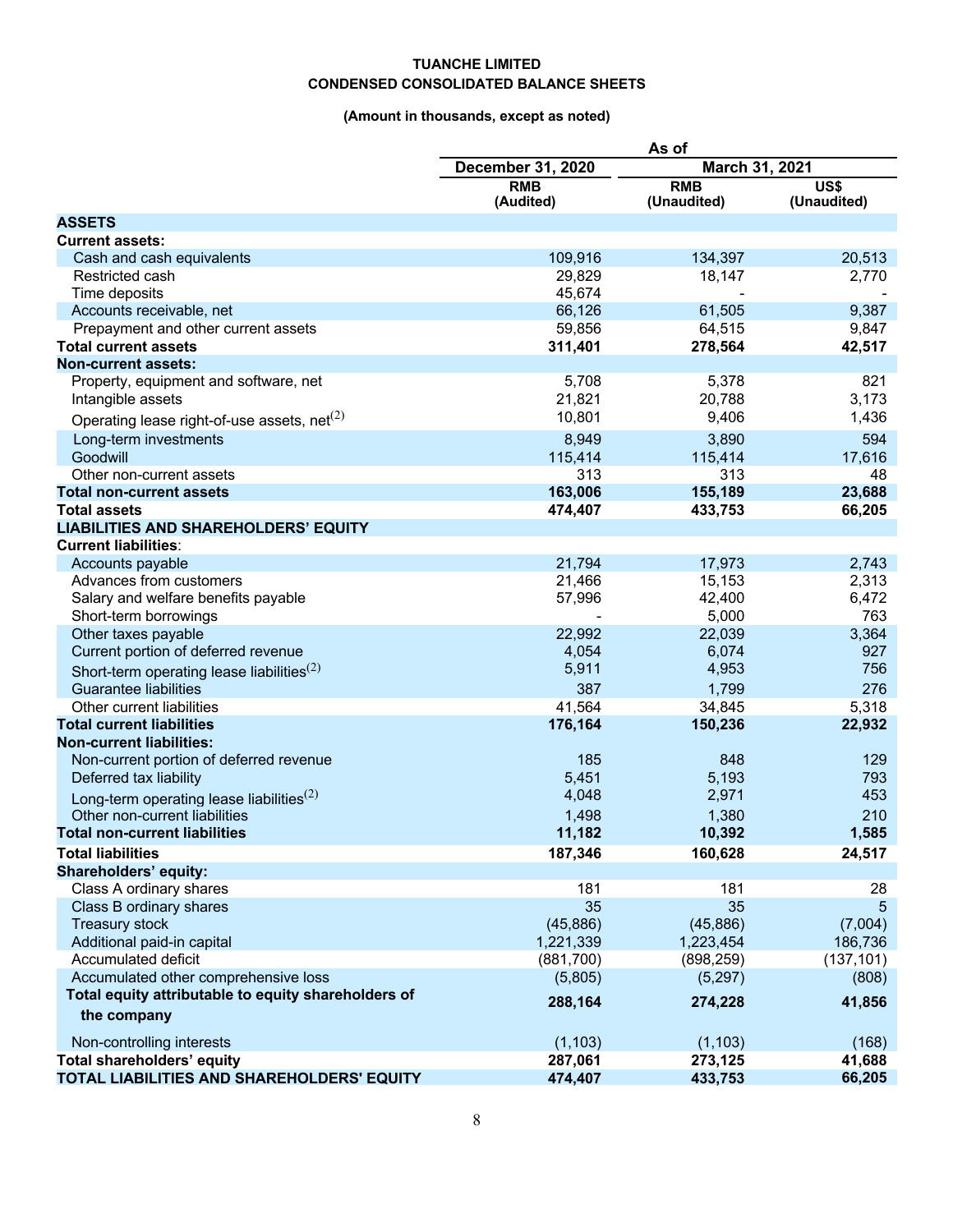(2) In February 2016, the Financial Accounting Standards Board issued ASU No. 2016-02, Leases ("ASU 2016-02"). Under the new provisions, all lessees will report a right-of-use asset and a liability for the obligation to make payments for all leases with the exception of those leases with a term of 12 months or less. The Company adopted this guidance effective December 31, 2020 using the modified retrospective method, with the comparative information not being restated and continues to be reported under the accounting standards in effect for those periods. The most significant impact upon adoption was the recognition of right-of-use assets and lease liabilities for operating lease related to office buildings.

#### **TUANCHE LIMITED CONSOLIDATED STATEMENTS OF OPERATIONS**

#### **(Amount in thousands, except share and per share data)**

**For the three months ended March 31,**

|                                                             | 2020                           | 2021                           |                                      |
|-------------------------------------------------------------|--------------------------------|--------------------------------|--------------------------------------|
|                                                             | <b>RMB</b><br><b>Unaudited</b> | <b>RMB</b><br><b>Unaudited</b> | $\overline{USS}$<br><b>Unaudited</b> |
|                                                             |                                |                                |                                      |
| <b>Continuing operations</b>                                |                                |                                |                                      |
| <b>Net revenues</b>                                         |                                |                                |                                      |
| <b>Offline Marketing Services:</b>                          |                                |                                |                                      |
| Auto shows                                                  | 5,690                          | 58,702                         | 8,960                                |
| Special promotion events                                    | 305                            | 212                            | 32                                   |
| Virtual dealership, online marketing services and others    | 3,696                          | 21,977                         | 3,354                                |
| <b>Total net revenues</b>                                   | 9,691                          | 80,891                         | 12,346                               |
| Cost of revenues                                            | (4,014)                        | (16, 484)                      | (2, 516)                             |
|                                                             |                                |                                |                                      |
| <b>Gross profit</b>                                         | 5,677                          | 64,407                         | 9,830                                |
| <b>Operating expenses:</b>                                  |                                |                                |                                      |
| Selling and marketing expenses                              | (31, 737)                      | (57, 231)                      | (8,736)                              |
| General and administrative expenses                         | (24, 300)                      | (16, 238)                      | (2, 478)                             |
| Research and development expenses                           | (8,633)                        | (8,897)                        | (1, 358)                             |
| <b>Total operating expenses</b>                             | (64, 670)                      | (82, 366)                      | (12, 572)                            |
| Loss from continuing operations                             | (58, 993)                      | (17, 959)                      | (2, 742)                             |
| Other expenses:                                             |                                |                                |                                      |
| Interest income, net                                        | 967                            | 422                            | 64                                   |
| Exchange gains                                              | 720                            | 102                            | 16                                   |
| Investment loss                                             | (167)                          | (159)                          | (24)                                 |
| Others, net                                                 | 590                            | 777                            | 119                                  |
| Loss from continuing operations before income taxes         | (56, 883)                      | (16, 817)                      | (2, 567)                             |
| Income tax expense                                          | 352                            | 258                            | 40                                   |
| Net loss from continuing operations                         | (56, 531)                      | (16, 559)                      | (2,527)                              |
| <b>Net loss</b>                                             | (56, 531)                      | (16, 559)                      | (2,527)                              |
| Net loss attributable to the TuanChe Limited's shareholders | (56, 515)                      | (16, 559)                      | (2, 527)                             |
| Net loss attributable to the NCI                            | (16)                           |                                |                                      |
| <b>Net loss</b>                                             | (56, 531)                      | (16, 559)                      | (2, 527)                             |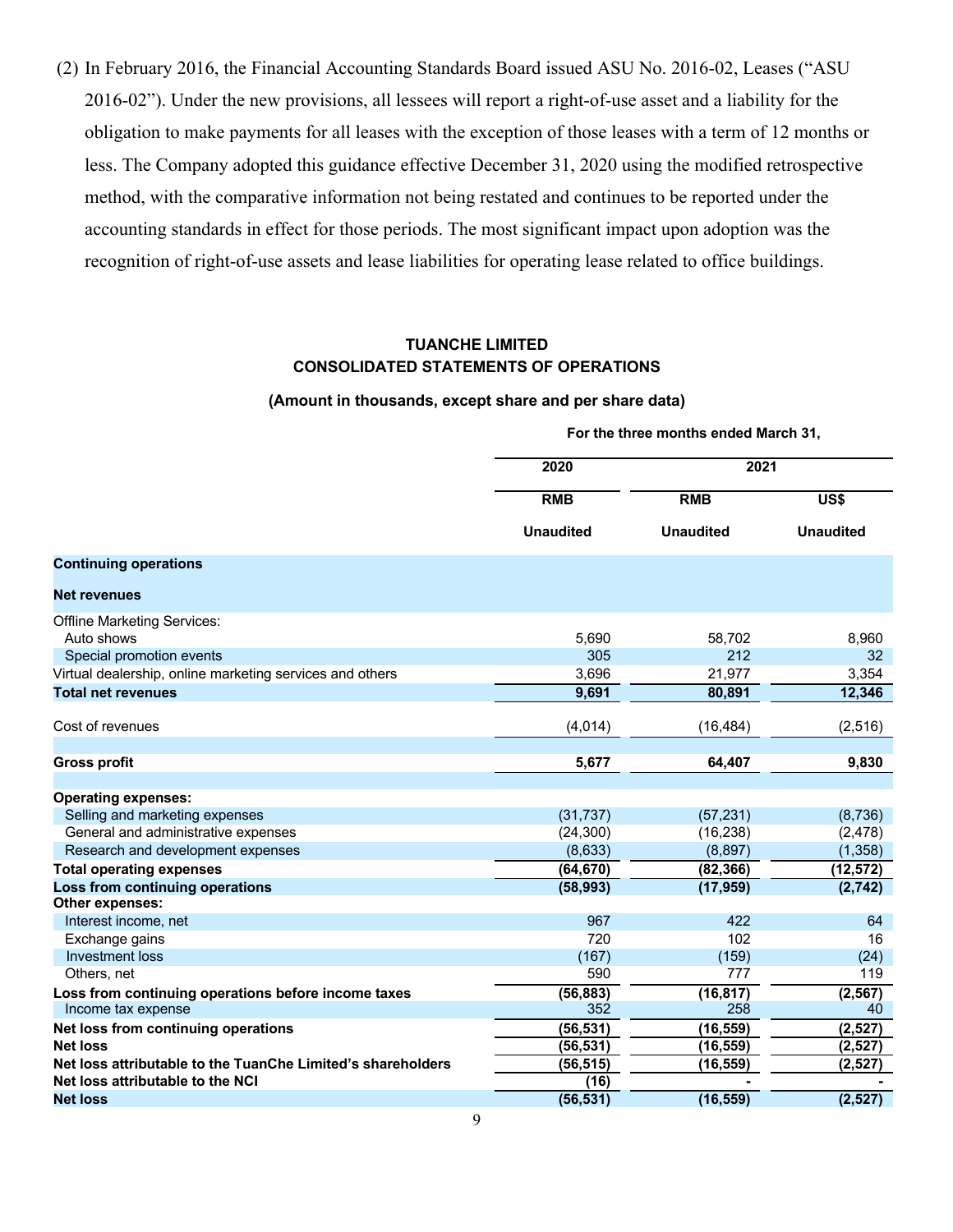| Other comprehensive (loss)/income:                                                                           |             |             |             |
|--------------------------------------------------------------------------------------------------------------|-------------|-------------|-------------|
| Foreign currency translation adjustments                                                                     | 882         | 508         | 77          |
| Total other comprehensive (loss)/income                                                                      | 882         | 508         | 77          |
| <b>Total comprehensive loss</b>                                                                              | (55, 649)   | (16,051)    | (2, 450)    |
| Comprehensive loss attributable to:                                                                          |             |             |             |
| Equity shareholders of the company                                                                           | (55, 633)   | (16,051)    | (2, 450)    |
| Non-controlling interests                                                                                    | (16)        |             |             |
| Net loss attributable to the TuanChe Limited's ordinary<br>shareholders per share from continuing operations |             |             |             |
| <b>Basic</b>                                                                                                 | (0.19)      | (0.05)      | (0.01)      |
| <b>Diluted</b>                                                                                               | (0.19)      | (0.05)      | (0.01)      |
| Weighted average number of ordinary shares                                                                   |             |             |             |
| <b>Basic</b>                                                                                                 | 301,868,105 | 305.850.448 | 305,850,448 |
| <b>Diluted</b>                                                                                               | 301,868,105 | 305.850.448 | 305.850.448 |